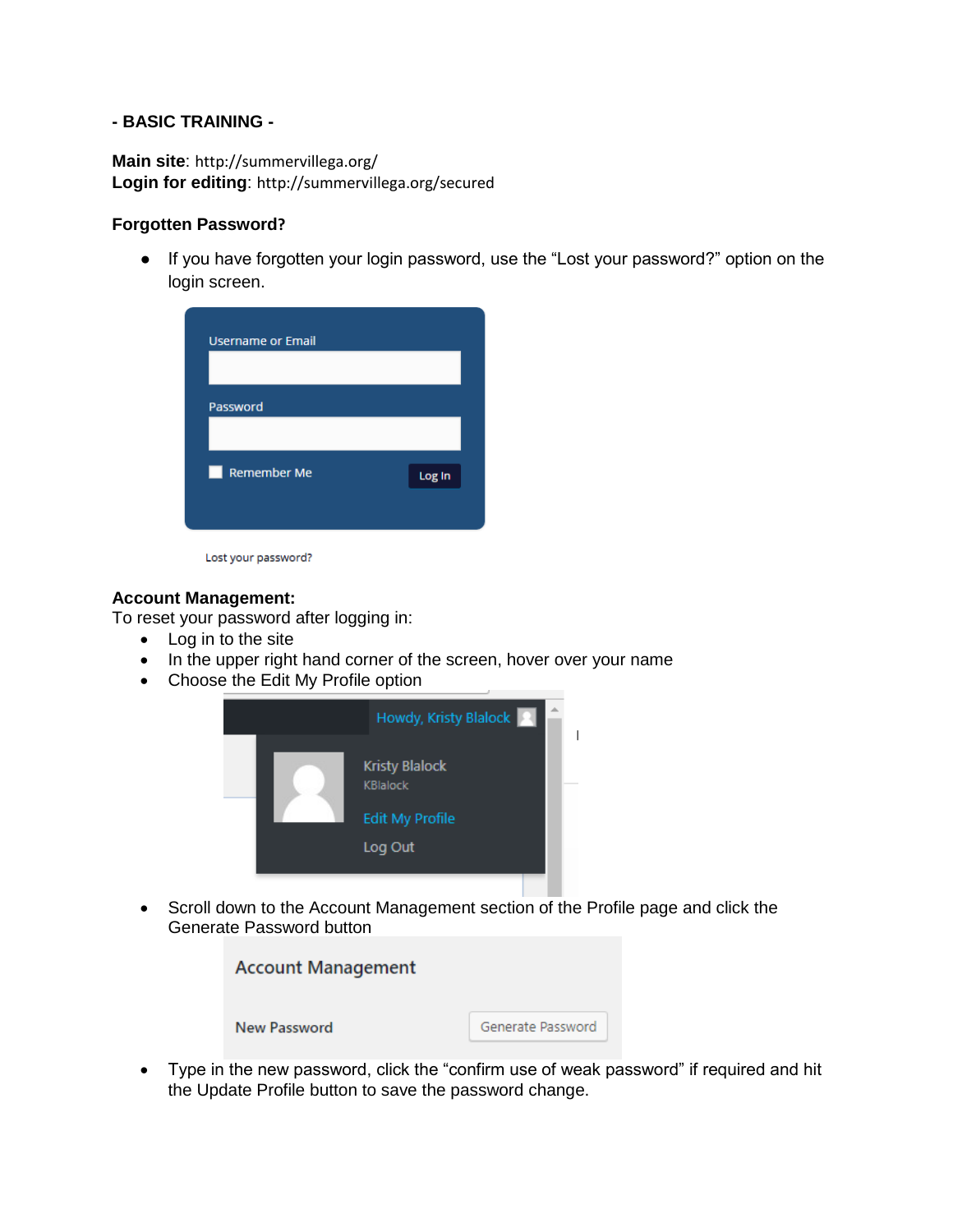| <b>Account Management</b>                  |                                                            |
|--------------------------------------------|------------------------------------------------------------|
| <b>New Password</b>                        | newPasswordHere                                            |
|                                            | Weak                                                       |
| <b>Confirm Password</b><br><b>Sessions</b> | √ Confirm use of weak password<br>Log Out Everywhere Else  |
| <b>Update Profile</b>                      | Did you lose your phone or leave your account logged in at |
|                                            |                                                            |

# **Basic Editing**:

After logging into the site, click on "Summerville Georgia" in the upper left hand corner



- Navigate to the page you wish to edit
- Click the "Live Editor" option at the top of the page<br> **Example 20** Live Editor
- Once the Live Editor opens, click on the portion of the page you'd like to edit. This will open an editing screen similar to this:

**SiteOrigin Editor** 

| Title                          |   |            |                |                          |  |  |  |                                                                                                                                                                                                                                                                                                |
|--------------------------------|---|------------|----------------|--------------------------|--|--|--|------------------------------------------------------------------------------------------------------------------------------------------------------------------------------------------------------------------------------------------------------------------------------------------------|
| <b>Q<sub>1</sub></b> Add Media | М |            | Add FooGallery |                          |  |  |  |                                                                                                                                                                                                                                                                                                |
| Paragraph                      |   |            |                |                          |  |  |  | ▼ B J H H (( ) ミ m = 2 / 8 霊 ■   n+ ▼                                                                                                                                                                                                                                                          |
| <b>SUMMERVALLE</b>             |   | RECREATION |                | citizens for the future. |  |  |  | The mission of the Summerville Parks and Recreation<br>Department is to provide a safe and wholesome place to<br>help young people of our community learn and build basic<br>skills in sports, develop moral character, self discipline<br>and team work that will help them become productive |

 After making your changes, click the Done button in the bottom right hand corner of the detailed editor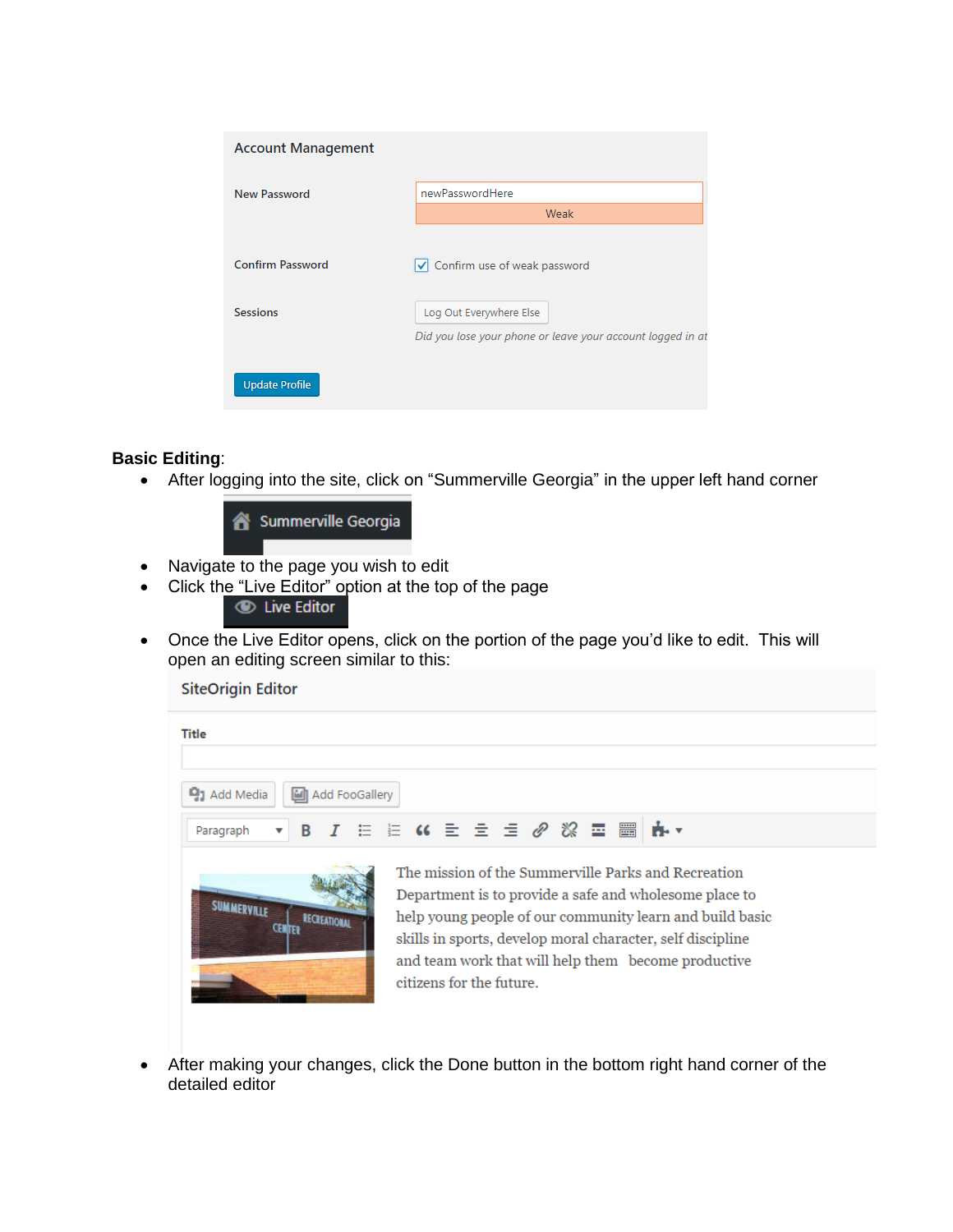**Done** 

- $\bullet$ Click the Done button in the top left hand corner of the main editor screen
- Click the Update button on the right hand side of the screen

# **Update**

 $\bullet$ To return to the main site, click the "Summerville Georgia" link in the top left hand corner

Note: If you do not have the correct permissions to edit the page, you will see this message:

You have no rights to access this content.

• Hit the back button and choose a different page to edit.

# **Adding Photos:**

- Follow the Basic Editing steps to open the Live Editor for the portion of the page you'd like to edit.
- Click the Add Media button and upload any photos that need to be added to the page



Select the photo to be added to the page and click the Insert into Page button



Insert into page

- Position the photo as need, then click the Done button in the bottom right hand corner of the detailed editor
- Click the Done button in the top left hand corner of the main editor screen
- Click the Update button on the right hand side of the screen

# **Update**

 To return to the main site, click the "Summerville Georgia" link in the top left hand corner of the page

# **Uploading Documents and Minutes:**

• If you have permission to manage documents or minutes, navigate to the Documents (http://summervillega.org/upload-document/) or Minutes upload page (http://summervillega.org/minutes-upload/)

Note that you will be required to log in to the site if you are not already signed in.

• Click the Add Files button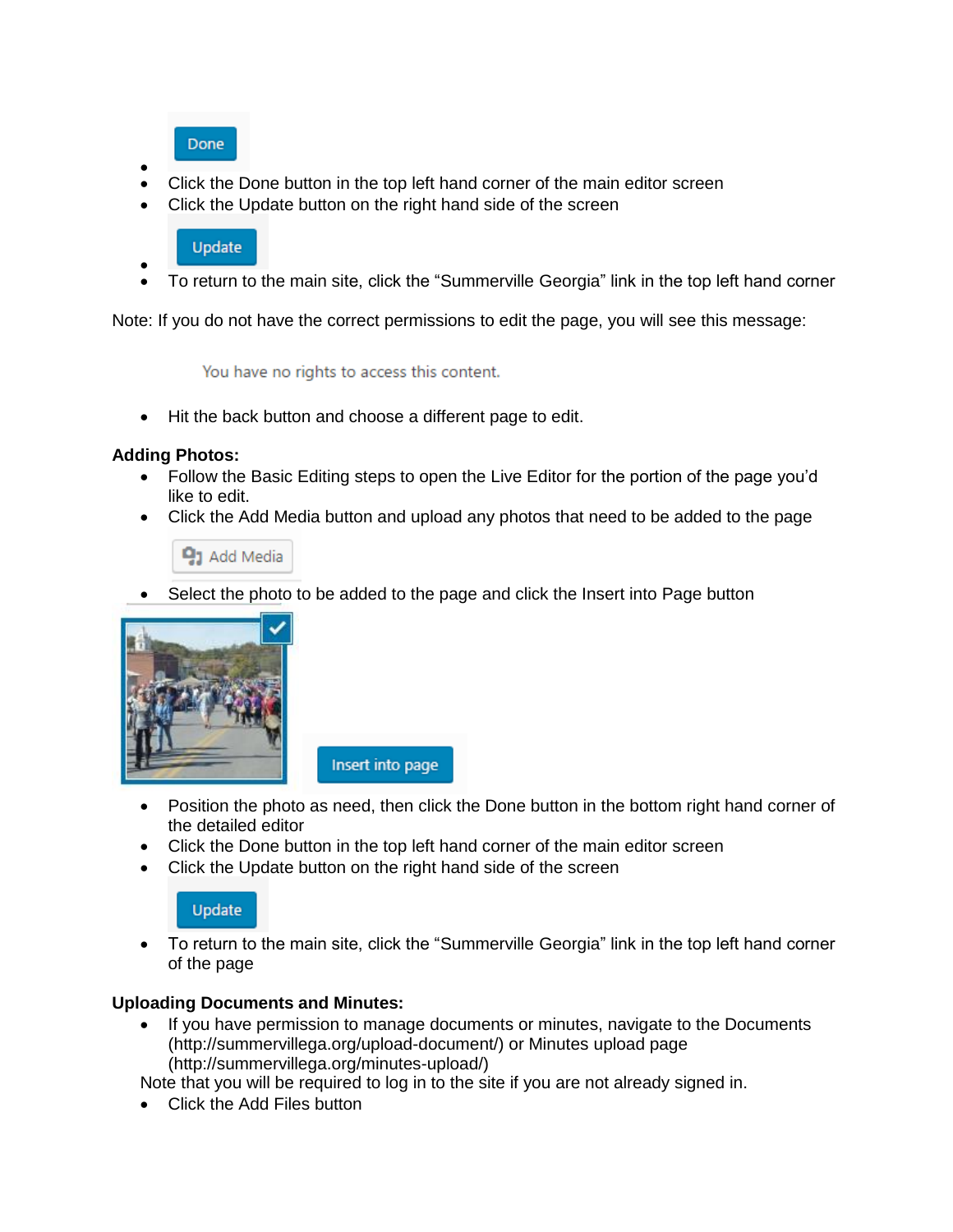- Select the file you'd like to upload from your computer and click Open
- Click the File Up button to upload the file to the site

|             |                          | + ADD FILES | FILE UP $\lambda$ |
|-------------|--------------------------|-------------|-------------------|
| <b>DOCX</b> | City of Summerville To D | 13.06 KB    | x                 |

### **Deleting Documents and Minutes:**

• If you have permission to manage documents or minutes, navigate to the Documents (http://summervillega.org/upload-document/) or Minutes upload page (http://summervillega.org/minutes-upload/)

Note that you will be required to log in to the site if you are not already signed in.

- Find the file you wish to delete and click the Delete link in the right hand column
- Click "Proceed" to delete the file

### **Managing the Events Calendar**

• If you have permission to manage the public events calendar (pictured below), you will have a menu option called Events

| <b>EVENTS IN</b>                     | SEARCH  |                    | <b>VIEW AS</b> |
|--------------------------------------|---------|--------------------|----------------|
| Date                                 | Keyword | <b>FIND EVENTS</b> | Month          |
| ------------------------------------ |         |                    | 画              |

# **EVENTS FOR JULY 2017**

| <b>MONDAY</b> | <b>TUESDAY</b> | WEDNESDAY | <b>THURSDAY</b> | <b>FRIDAY</b> | <b>SATURDAY</b> | <b>SUNDAY</b> |
|---------------|----------------|-----------|-----------------|---------------|-----------------|---------------|
|               |                |           |                 |               |                 |               |
|               |                |           |                 |               |                 |               |
|               |                |           |                 |               |                 |               |
|               |                |           |                 |               |                 |               |
|               |                |           |                 |               |                 |               |
|               |                |           |                 |               |                 |               |
|               |                |           |                 |               |                 |               |
|               |                |           |                 |               |                 |               |
|               |                |           |                 |               |                 |               |
|               |                |           |                 |               |                 |               |

- To add a new calendar event, click Add New under the Events menu
- Fill in the details of the event including the Date, Time, and Location. Please also add an event Title and Description at the top of the page